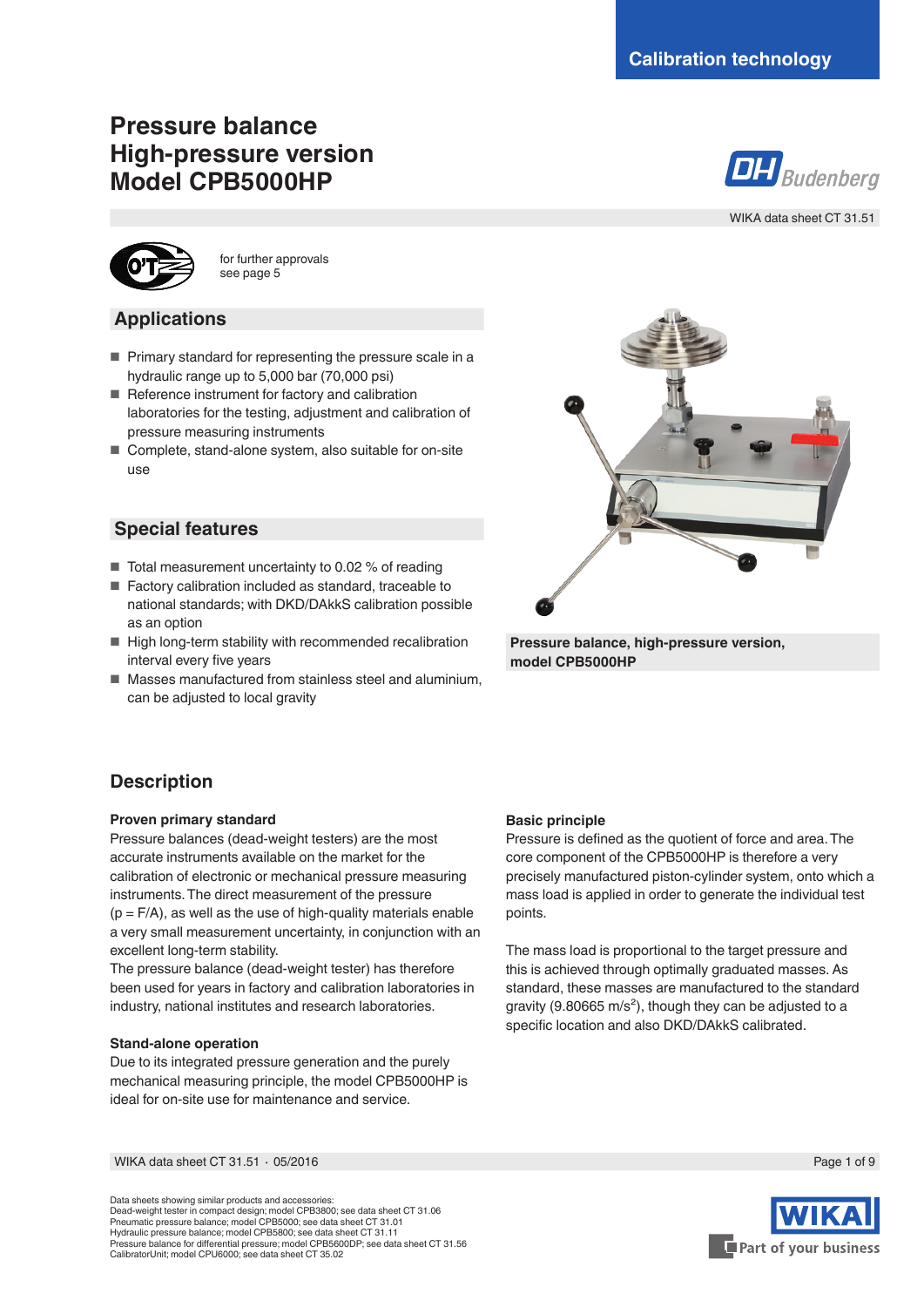#### **Easy operation**

The setting of the pressure is made via an integrated pump. For fine adjustment, a very precisely controllable spindle pump is fitted, with a spindle running within it. As soon as the measuring system reaches equilibrium, there is a balance of forces between the pressure and the masses applied. The excellent quality of the system ensures that this pressure remains stable over several minutes, so that the pressure value for comparative measurements can be read without any problems, or also so that more complex adjustments can be carried out on the test item.

### **The piston-cylinder system**

Both the piston and cylinder are manufactured from hardened steel or tungsten carbide, respectively. These pairings of materials, in comparison to other materials, have very low pressure and temperature coefficients of expansion, which results in a very good linearity for the effective area of the piston and a very high accuracy.

The overall design of the piston-cylinder system and the very precise manufacturing of both the piston and the cylinder, ensures excellent operating characteristics with long free-rotation time and low sink rates. Thus a high long-term stability is ensured. Therefore, the recommended recalibration interval is two to five years dependent on the conditions of use.

### **Tables of masses**

The following tables show the number of masses within a mass set with their nominal mass values and the resulting nominal pressures for the respective measuring ranges. Should the instrument not be operated under reference conditions (ambient temperature 20 °C (68 °F), atmospheric pressure 1,013 mbar (14.69 psi), relative humidity 40 %), the measured values must be corrected arithmetically.

**Robust instrument design**

With the high-pressure model, calibrations up to a maximum of 5,000 bar (70,000 psi) are possible.

It is built into a stable base and offers exceptional ease-ofuse. With the integrated priming pump and the 250 ml tank, large test volumes can also be easily filled and primed.

Both test connections are fitted with knurled nuts and exchangeable thread adapters with sealing cones. M16 x 1.5, M20 x 1.5 and 9/16-18 UNF thread adapters with male threads are included in the scope of delivery.

For the measurement of the ambient conditions, the CPU6000 CalibratorUnit can be used, see page 6.

The masses are manufactured, as standard, to the standard gravity (9.80665 m/s<sup>2</sup>) although they can be adjusted for any local gravity.

| Measuring range           | 25  2,500 bar            |                                                | 25  4,000 bar   |                                                | 25  5,000 bar |                                                |
|---------------------------|--------------------------|------------------------------------------------|-----------------|------------------------------------------------|---------------|------------------------------------------------|
|                           | <b>Quantity</b>          | <b>Nominal</b><br>pressure per<br>piece in bar | <b>Quantity</b> | <b>Nominal</b><br>pressure per<br>piece in bar | Quantity      | <b>Nominal</b><br>pressure per<br>piece in bar |
| Piston incl. mass carrier |                          | 25                                             |                 | 25                                             |               | 25                                             |
| Masses 5 kg               | $\overline{\phantom{a}}$ | ۰                                              | 6               | 250                                            | 10            | 250                                            |
| Masses 4 kg               | 8                        | 200                                            | 8               | 200                                            | 8             | 200                                            |
| Masses 2 kg               | 9                        | 100                                            | 9               | 100                                            | 9             | 100                                            |
| Masses 1 kg               |                          | 50                                             |                 | 50                                             |               | 50                                             |
| Masses 0.5 kg             | 2                        | 25                                             | 2               | 25                                             | 2             | 25                                             |
| Masses 0.2 kg             |                          | 10                                             |                 | 10                                             |               | 10                                             |
| Masses 0.1 kg             |                          | 5                                              |                 | 5                                              |               | 5                                              |
| Masses 0.05 kg            |                          | 2.5                                            |                 | 2.5                                            |               | 2.5                                            |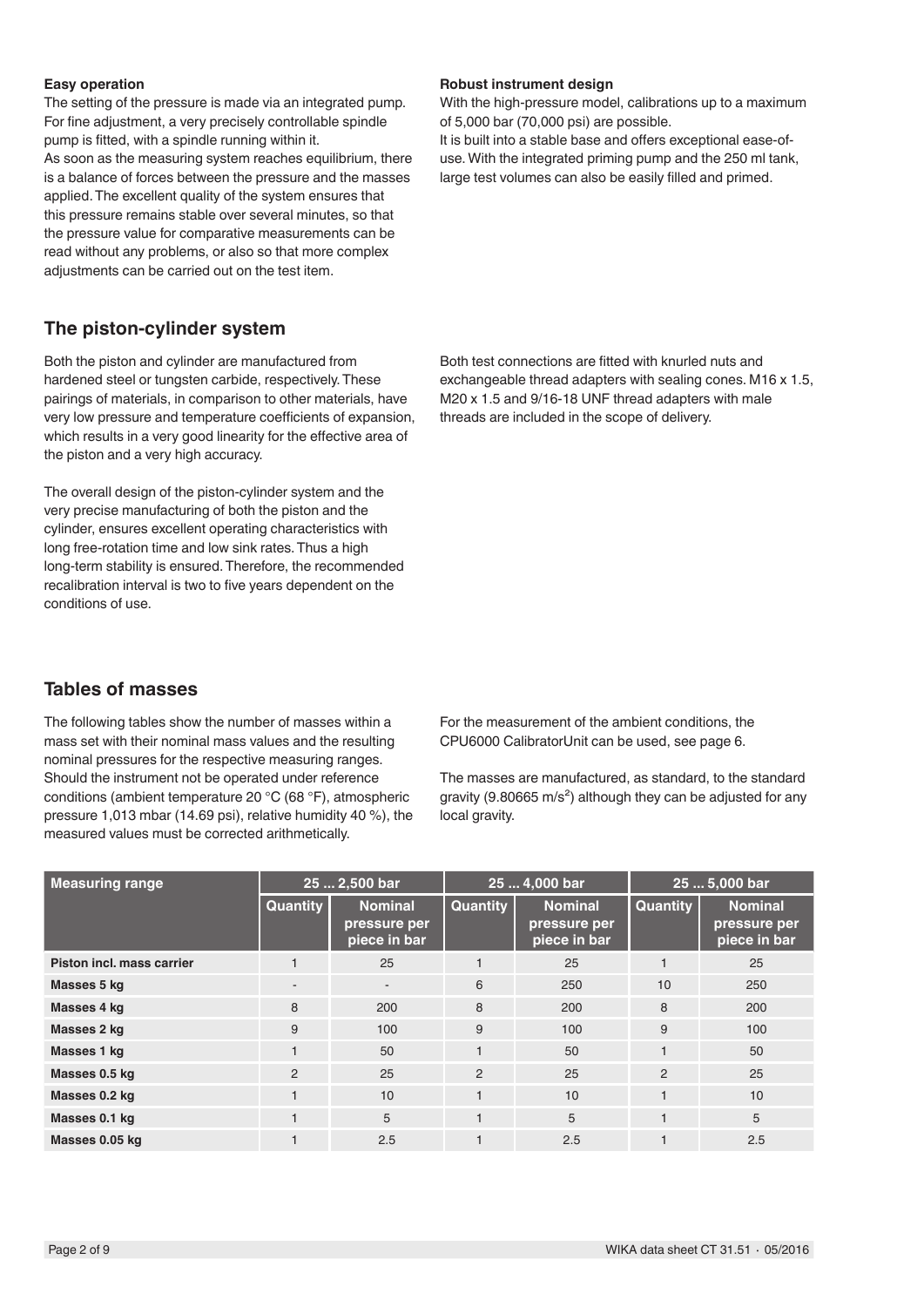| <b>Measuring range</b>    | 350  40,000 psi |                                                | 350  60,000 psi |                                                | 350  70,000 psi |                                                |
|---------------------------|-----------------|------------------------------------------------|-----------------|------------------------------------------------|-----------------|------------------------------------------------|
|                           | <b>Quantity</b> | <b>Nominal</b><br>pressure per<br>piece in psi | <b>Quantity</b> | <b>Nominal</b><br>pressure per<br>piece in psi | Quantity        | <b>Nominal</b><br>pressure per<br>piece in psi |
| Piston incl. mass carrier |                 | 350                                            |                 | 350                                            |                 | 350                                            |
| Masses 7 kg               | $\overline{2}$  | 5,000                                          | 6               | 5,000                                          | 8               | 5,000                                          |
| Masses 3.5 kg             | 8               | 2,500                                          | 8               | 2,500                                          | 8               | 2,500                                          |
| Masses 1.4 kg             | 8               | 1,000                                          | 8               | 1,000                                          | 8               | 1,000                                          |
| Masses 1 kg               |                 | 750                                            |                 | 750                                            |                 | 750                                            |
| Masses 0.7 kg             | $\overline{2}$  | 500                                            | $\overline{2}$  | 500                                            | 2               | 500                                            |
| Masses 0.35 kg            |                 | 250                                            |                 | 250                                            |                 | 250                                            |
| Masses 0.14 kg            |                 | 100                                            |                 | 100                                            |                 | 100                                            |
| Masses 0.07 kg            |                 | 50                                             |                 | 50                                             |                 | 50                                             |

## **Specifications Model CPB5000HP**

| Piston-cylinder system                             |                                                                                                                                                                                                    |                     |                     |
|----------------------------------------------------|----------------------------------------------------------------------------------------------------------------------------------------------------------------------------------------------------|---------------------|---------------------|
| Measuring range 1)                                 | 25  2,500 bar                                                                                                                                                                                      | 25  4,000 bar       | 25  5,000 bar       |
| Required masses                                    | 50 kg                                                                                                                                                                                              | 80 kg               | 100 kg              |
| Smallest step <sup>2)</sup><br>(Standard mass set) | 2.5 <sub>bar</sub>                                                                                                                                                                                 | 2.5 <sub>bar</sub>  | 2.5 <sub>bar</sub>  |
| Nominal effective area of the piston               | $0.02 \text{ cm}^2$                                                                                                                                                                                | $0.02 \text{ cm}^2$ | $0.02 \text{ cm}^2$ |
| Measuring range $1$ )                              | 350  40,000 psi                                                                                                                                                                                    | 350  60,000 psi     | 350  70,000 psi     |
| Required masses                                    | 55 kg                                                                                                                                                                                              | 83 kg               | 97 kg               |
| Smallest step <sup>2)</sup><br>(Standard mass set) | 50 psi                                                                                                                                                                                             | 50 psi              | 50 psi              |
| Nominal effective area of the piston               | $0.02 \text{ cm}^2$                                                                                                                                                                                | $0.02 \text{ cm}^2$ | $0.02 \text{ cm}^2$ |
| <b>Accuracies</b>                                  |                                                                                                                                                                                                    |                     |                     |
| Standard $3)$ 4)                                   | 0.025 $%$ of reading                                                                                                                                                                               |                     |                     |
| Premium $3(4)$                                     | 0.02 $%$ of reading                                                                                                                                                                                |                     |                     |
| Pressure transmission medium                       | to 4,000 bar / 60,000 psi: Hydraulic fluid based on VG22 mineral oil (1 litre included in scope of<br>delivery)<br>5,000 bar / 70,000 psi: Sebacate oil (0.5 litres included in scope of delivery) |                     |                     |
| <b>Material</b>                                    |                                                                                                                                                                                                    |                     |                     |
| Piston                                             | Hardened steel                                                                                                                                                                                     |                     |                     |
| Cylinder                                           | Tungsten carbide                                                                                                                                                                                   |                     |                     |
| Piping in base                                     | 1.4404 stainless steel, 6 x 2 mm                                                                                                                                                                   |                     |                     |

1) Theroretical starting value; corresponds to the pressure value generated by the piston (by its own weight). To optimise the operating characteristics more masses should be loaded.<br>2) The smallest pressure change value t without a CalibratorUnit, corrections must be made if required.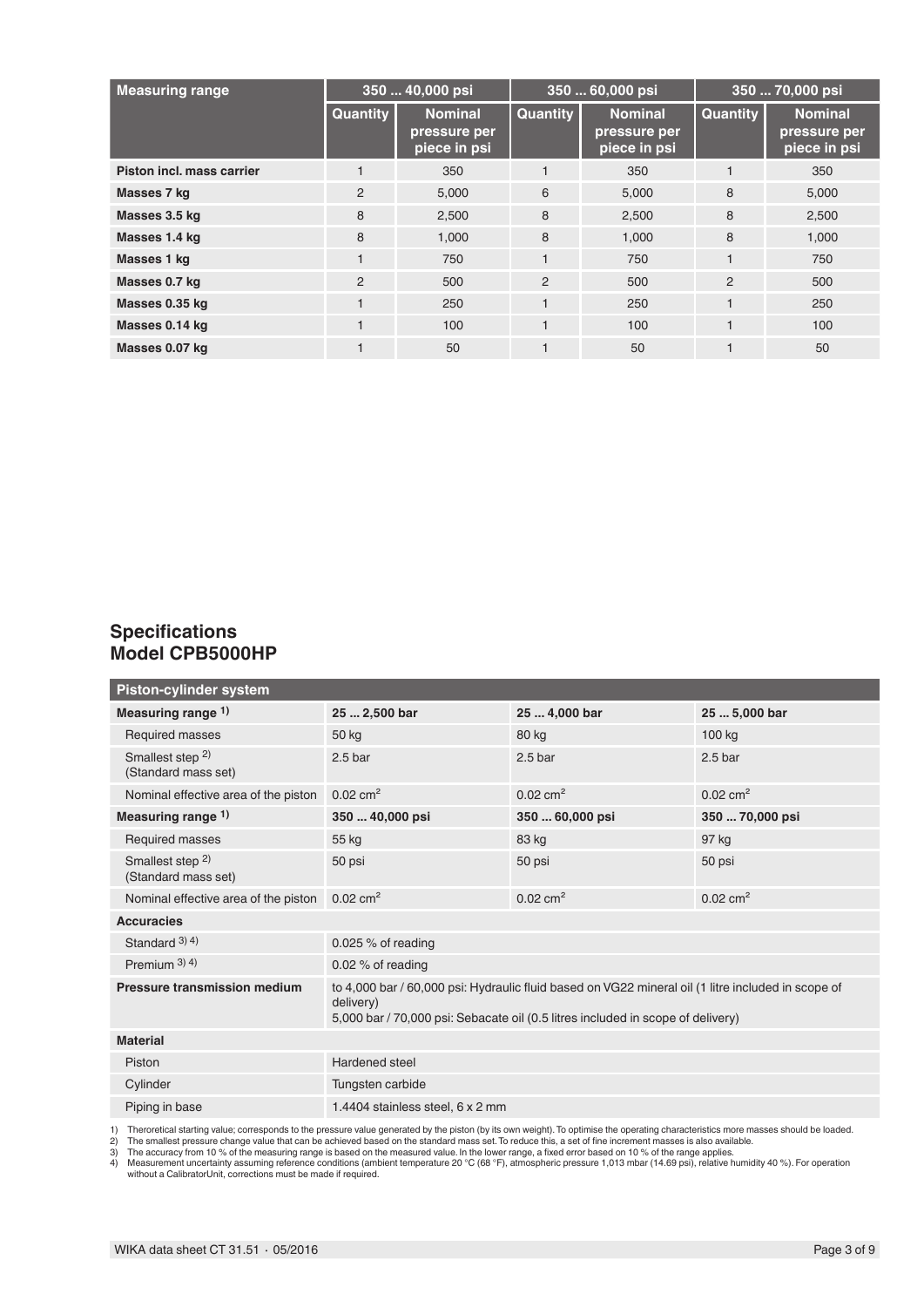| Piston-cylinder system                         |                                                           |                     |                     |
|------------------------------------------------|-----------------------------------------------------------|---------------------|---------------------|
| Weight                                         |                                                           |                     |                     |
| Piston-cylinder system                         | 2.7 kg / 5.0 kg (6.0 lbs / 11.0 lbs) (incl. storage case) |                     |                     |
| bar basic mass set, carrying case 1            | 34.0 kg (75.0 lbs)                                        | 34.0 kg (75.0 lbs)  | 34.0 kg (75.0 lbs)  |
| bar basic mass set, carrying case 2            | 27.5 kg (60.6 lbs)                                        | 27.5 kg (60.6 lbs)  | 27.5 kg (60.6 lbs)  |
| bar extension mass set,<br>carrying case 1     |                                                           | 33.5 kg (73.9 lbs)  | 33.5 kg (73.9 lbs)  |
| bar extension mass set,<br>carrying case 2     | $- -$                                                     | --                  | 23.5 kg (51.8 lbs)  |
| psi basic mass set, carrying case 1            | 51.0 kg (112.5 lbs)                                       | 51.0 kg (112.5 lbs) | 51.0 kg (112.5 lbs) |
| psi basic mass set, carrying case 2            | 15.0 kg (33.1 lbs)                                        | 15.0 kg (33.1 lbs)  | 15.0 kg (33.1 lbs)  |
| psi extension mass set,<br>carrying case 1     |                                                           | 31.8 kg (70.1 lbs)  | 31.8 kg (70.1 lbs)  |
| psi extension mass set,<br>carrying case 2     |                                                           | --                  | 17.8 kg (39.2 lbs)  |
| Dimensions (W x D x H)                         |                                                           |                     |                     |
| Carrying case 1 for basic mass set             | 400 x 310 x 310 mm (15.7 x 12.2 x 12.2 in)                |                     |                     |
| Carrying case 2 for basic mass set             | 215 x 310 x 310 mm (8.5 x 12.2 x 12.2 in)                 |                     |                     |
| Carrying case for extension mass<br>set        | 215 x 310 x 310 mm (8.5 x 12.2 x 12.2 in)                 |                     |                     |
| Storage case for the piston-cylinder<br>system | 370 x 150 x 150 mm (14.6 x 5.9 x 5.9 in)                  |                     |                     |

| <b>Base</b>                              |                                                                                                                                                                                                    |
|------------------------------------------|----------------------------------------------------------------------------------------------------------------------------------------------------------------------------------------------------|
| Pressure transmission medium             | to 4,000 bar / 60,000 psi: Hydraulic fluid based on VG22 mineral oil (1 litre included in scope of<br>delivery)<br>5,000 bar / 70,000 psi: Sebacate oil (0.5 litres included in scope of delivery) |
| Reservoir                                | $250 \text{ cm}^3$                                                                                                                                                                                 |
| <b>Connections</b>                       |                                                                                                                                                                                                    |
| Connection for piston-cylinder<br>system | M30 x 2 female with sealing cone                                                                                                                                                                   |
| Test item connection                     | Freely positionable, standard with three thread adapters, M16 x 1.5, M20 x 1.5 and 9/16-18UNF<br>for further thread adapters, see Accessories                                                      |
| <b>Material</b>                          |                                                                                                                                                                                                    |
| Piping in base                           | 1.4404 stainless steel, 6 x 2 mm                                                                                                                                                                   |
| Weight                                   |                                                                                                                                                                                                    |
| High-pressure base                       | 32.5 kg (71.7 lbs)                                                                                                                                                                                 |
| Permissible ambient conditions           |                                                                                                                                                                                                    |
| Operating temperature                    | 18  28 °C (64  82 °F)                                                                                                                                                                              |
| Dimensions (W x D x H)                   |                                                                                                                                                                                                    |
| <b>Base</b>                              | $460 \times 445 \times 265$ mm (18.1 x 17.5 x 10.4 in), for details, see technical drawings                                                                                                        |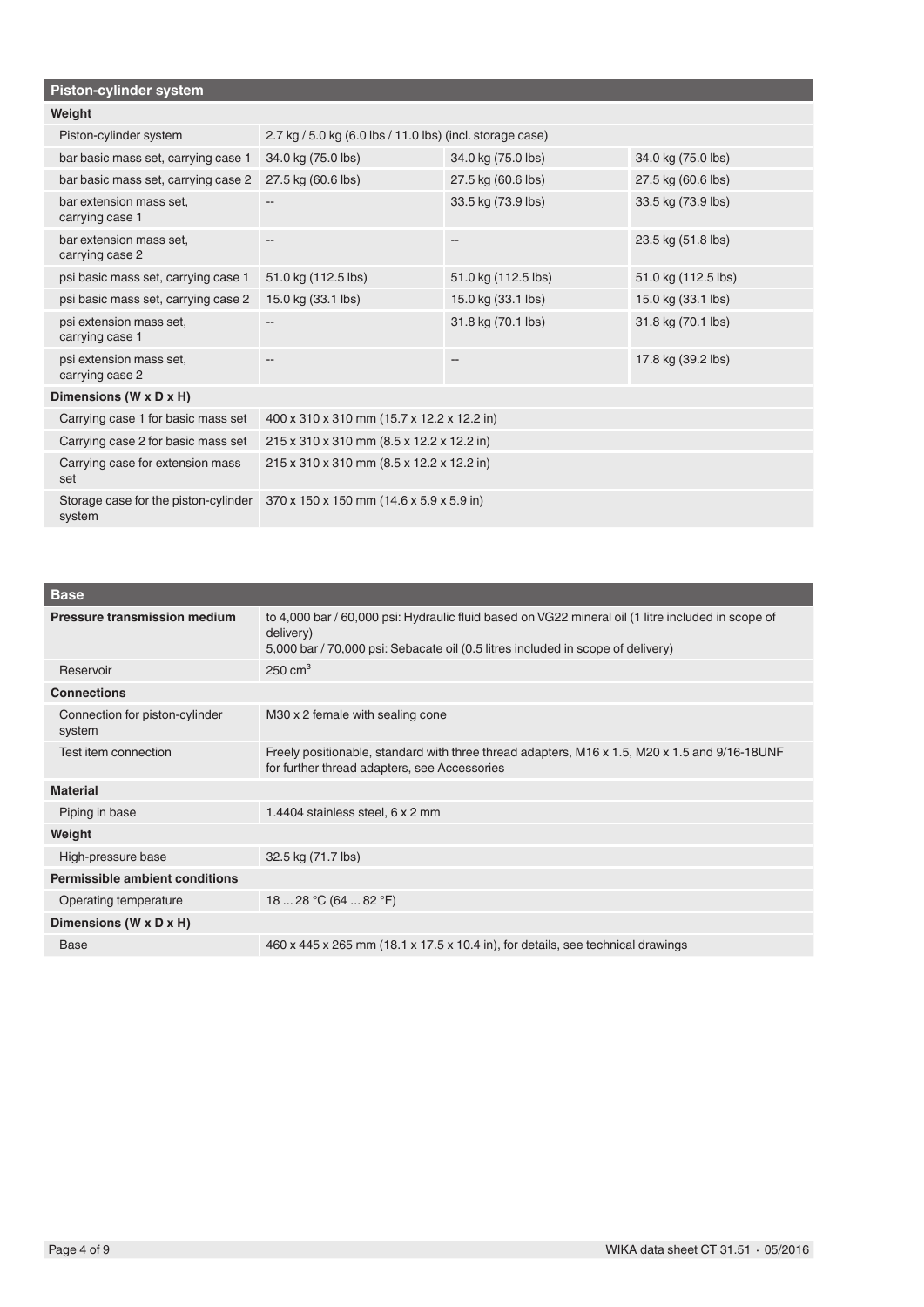## **Approvals**

| Logo    | <b>Description</b>                                                                                                                                                     | <b>Country</b>            |
|---------|------------------------------------------------------------------------------------------------------------------------------------------------------------------------|---------------------------|
| $C \in$ | <b>EC declaration of conformity</b><br>Pressure equipment directive<br>■ 97/23/EC, module A (valid until 2016-07-18)<br>■ 2014/68/EU, module A (valid from 2016-07-19) | <b>European Community</b> |
| œ       | <b>Uzstandard</b><br>Metrology, measurement technology                                                                                                                 | Uzbekistan                |
|         | <b>MTSCHS</b><br>Permission for commissioning                                                                                                                          | Kazakhstan                |

## **Certificates**

| Certificate                        |                                                                                                     |
|------------------------------------|-----------------------------------------------------------------------------------------------------|
| <b>Calibration</b>                 | Standard: 3.1 calibration certificate per DIN EN 10204<br>Option: DKD/DAkkS calibration certificate |
| Recommended recalibration interval | 2 to 5 years (dependent on conditions of use)                                                       |

Approvals and certificates, see website

## **Transport dimensions for complete instrument**

The complete instrument, in its standard version and standard scope of delivery, is shipped on two pallets. The dimensions are 1,200 x 800 x 500 mm (47.3 x 31.5 x 19.7 in) and 800 x 600 x 500 mm (31.5 x 23.6 x 19.7 in). The overall weight is dependent on the measuring range.

| Version in bar | Weight             |                    |
|----------------|--------------------|--------------------|
|                | net                | gross              |
| 25  2,500 bar  | 100 kg (220.5 lbs) | 130 kg (286.7 lbs) |
| 25  4,000 bar  | 133 kg (293.3 lbs) | 166 kg (366.0 lbs) |
| 25  5,000 bar  | 156 kg (344.0 lbs) | 194 kg (427.8 lbs) |

| Version in psi  | Weight             |                    |  |
|-----------------|--------------------|--------------------|--|
|                 | net                | gross              |  |
| 350  40,000 psi | 104 kg (229.3 lbs) | 134 kg (295.5 lbs) |  |
| 350  60,000 psi | 136 kg (299.9 lbs) | 169 kg (372.6 lbs) |  |
| 350  70,000 psi | 153 kg (337.4 lbs) | 191 kg (421.2 lbs) |  |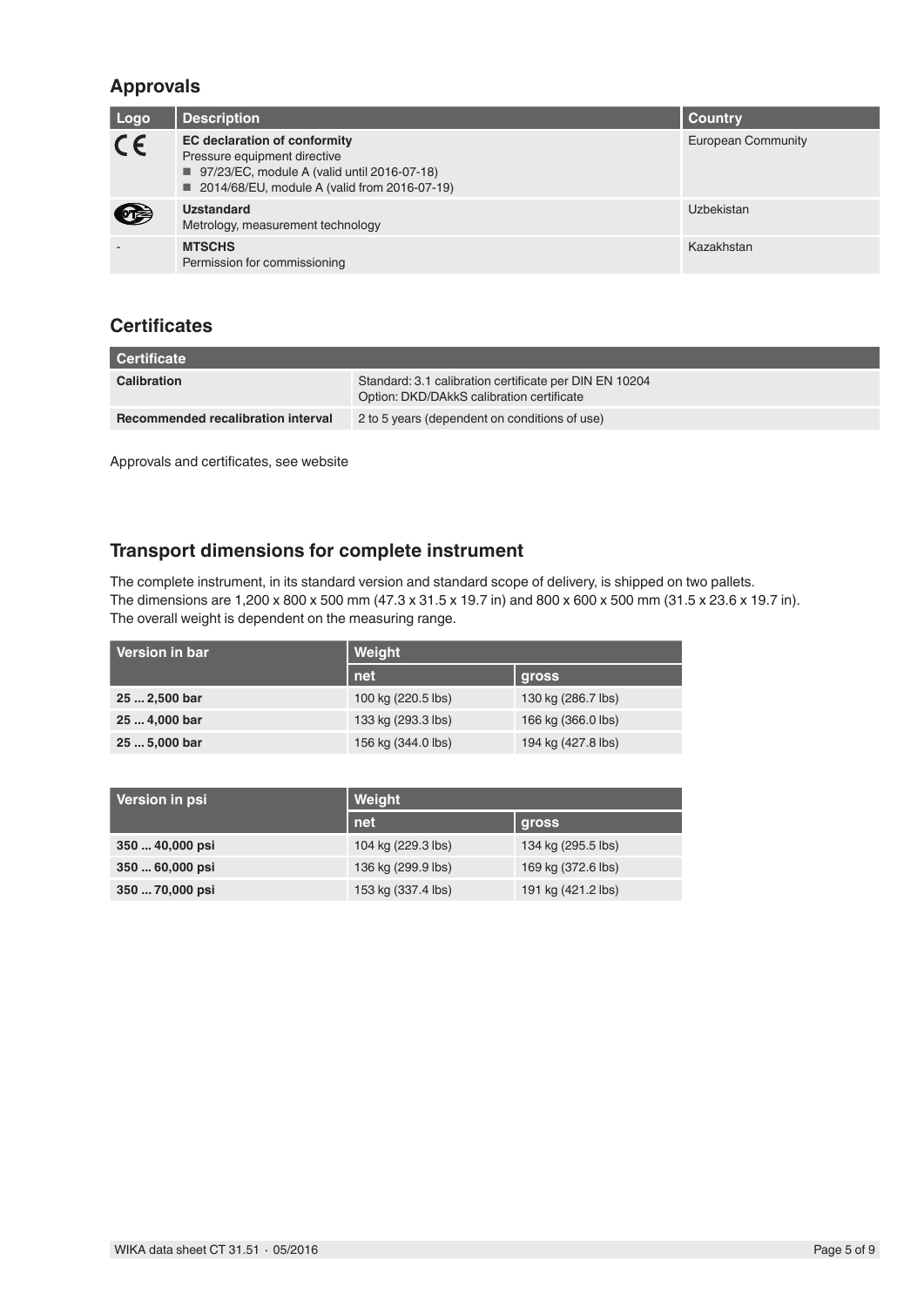## **Dimensions in mm (in)**



- Priming pump
- Test item connection
- Rotatable feet
- Spindle pump with star handle
- High-pressure shut-off valve (HP)
- Low-pressure shut-off valve (LP)
- Level
- Connector for piston-cylinder system
- Reservoir with plug screw
- Knurled nut
- Thread adapter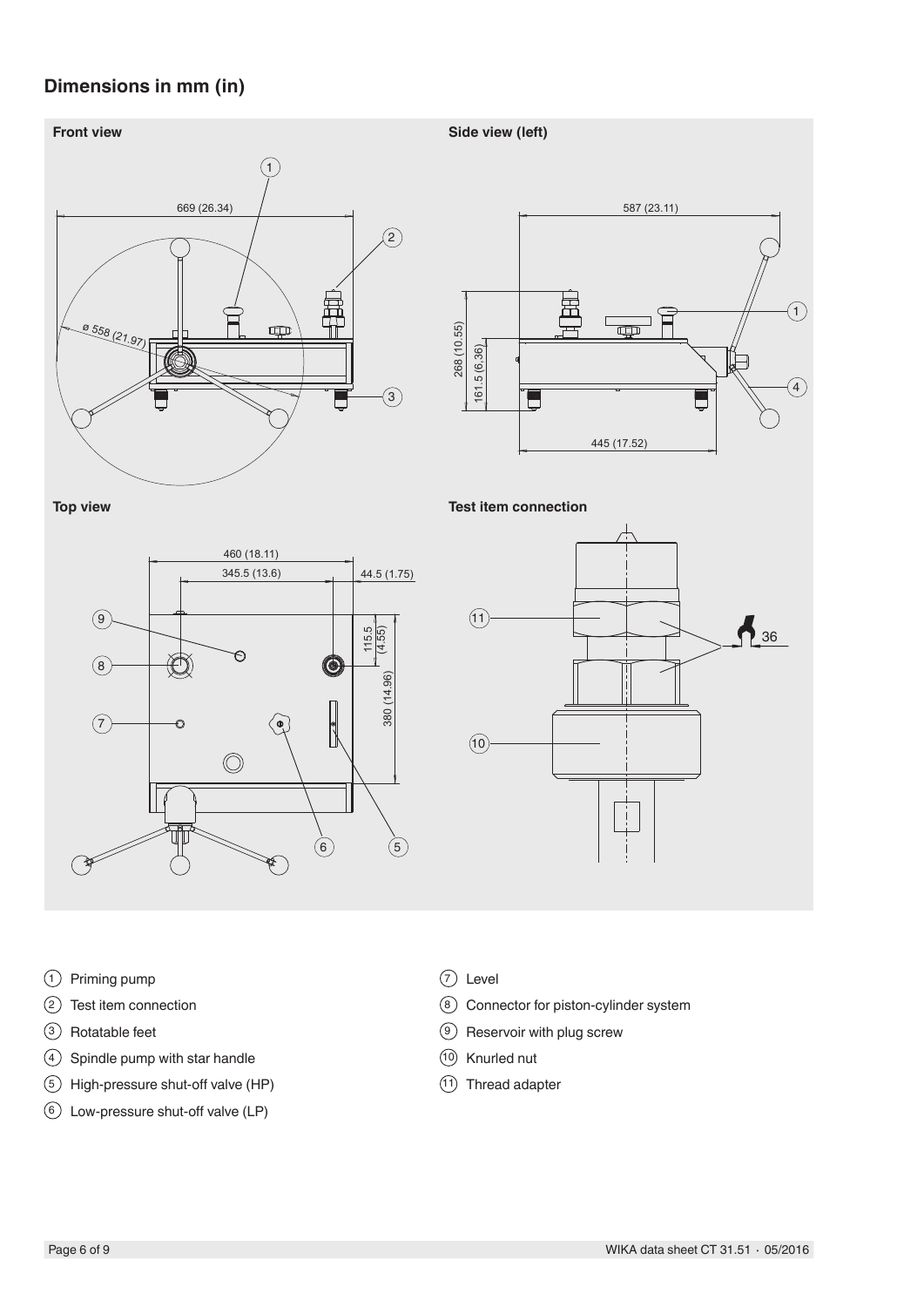## **CalibratorUnit model CPU6000**

The models of the CPU6000 series are compact tools for use with a pressure balance (dead-weight tester). In particular when highly accurate measuring values, with measurement uncertainties of less than 0.025 %, are required, complicated mathematical calculations and corrections are necessary. With the CPU6000 in combination with the CPB-CAL (iPad® app) and/or WIKA-CAL (PC software) all critical ambient parameters can be registered and automatically corrected.

### **The CPU6000 series is made up of three instruments**

### **Weather station, model CPU6000-W**

The CPU6000-W provides measured values such as atmospheric pressure, relative humidity and the ambient temperature of the laboratory environment.

### **Pressure balance sensor box, model CPU6000-S**

The CPU6000-S measures the piston temperature and displays the floating position of the masses.

### **Digital multimeter, model CPU6000-M**

The CPU6000-M fulfils the function of a digital multimeter and power supply unit when electronic pressure transmitters must be calibrated.

## **Typical application**

### **CPB-CAL iPad® app**

The iPad® application calculates the masses for pressure balances (dead-weight testers) or the reference pressure while taking the measured parameters from the CPU6000 into account. The conversion can be carried out in all common pressure units. As an additional parameter, the local gravity can be given for location-independent measurements.

### **WIKA-CAL PC software - Weight calculator**

With the demo version of the WIKA-CAL software and a CPB series pressure balance (dead-weight tester), the masses to be applied and the corresponding reference pressure can be determined. The pressure balance data (dead-weight tester data) can be entered into the database manually or imported automatically via an XML file available online. All ambient parameters and piston temperature can be entered manually into WIKA-CAL or can be measured automatically with the CPU6000 series, so that the highest accuracy can be achieved. WIKA-CAL demo version can be downloaded free of charge from the WIKA website.

Further specifications on the CPU6000 series can be found in data sheet CT 35.02.

For details of the WIKA-CAL calibration software see data sheet CT 95.10.



**CPU6000 series and iPad® app CPB-CAL**



**Model CPU6000-W, CPU6000-S, CPB5800 and PC with WIKA-CAL software**

| Kolbenmanometer  |                                      | <b>Messpunkte</b> |                         |              |
|------------------|--------------------------------------|-------------------|-------------------------|--------------|
| Gerät            | Demo CPB<br>$\overline{\phantom{a}}$ | Messpunkt         | Massenauflage           | Feinmasse    |
| Kalbriernummer   | Demo 23456                           | bar -             | Nummer                  | $\mathsf{Q}$ |
| Koben            | Demo piston<br>٠                     |                   |                         |              |
| Messbereich      | 1  100 bar                           |                   |                         |              |
| Koben-Temperatur | 20 °C                                |                   |                         |              |
| Massensatz       | Demo mass set                        |                   |                         |              |
| mit Feinmassen   |                                      |                   |                         |              |
| <b>Messart</b>   |                                      |                   |                         |              |
| o relativ        |                                      |                   |                         |              |
| absolut          |                                      |                   |                         |              |
| Restdruck        | o mbar                               |                   |                         |              |
| Anpassung von    | Kolben                               |                   |                         |              |
| o Druck          | Position                             |                   |                         |              |
| <b>Masse</b>     | $-$ mm                               |                   |                         |              |
|                  |                                      |                   | œ<br>Messpunkte löschen | Drucken      |

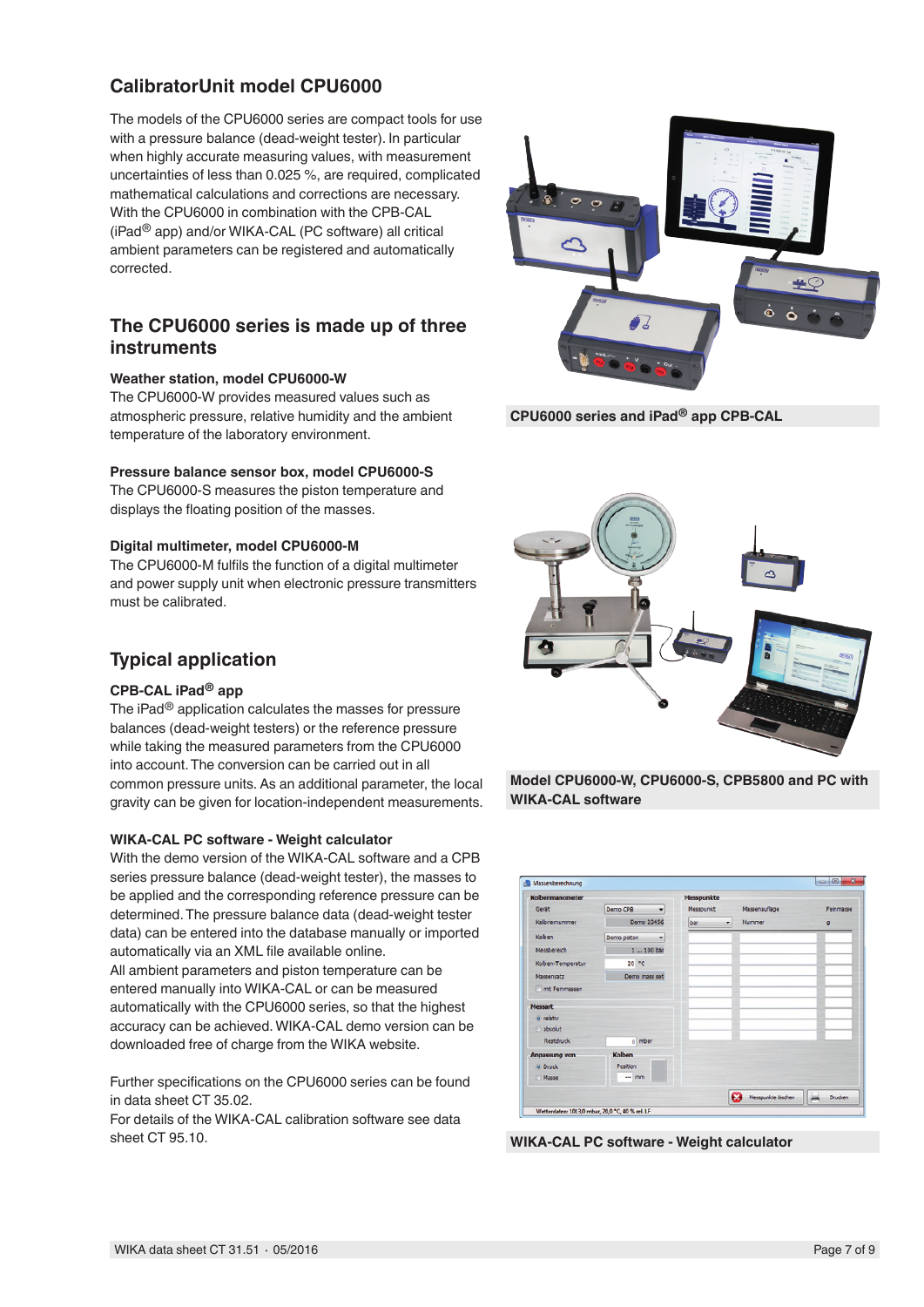### **Further pressure balances (dead-weight testers) within our calibration technology programme**

### **Dead-weight tester in compact design, model CPB3800**

#### **Measuring ranges:**

Hydraulic 1 ... 120 to 10 ... 1,200 bar (10 ... 1,600 to 100 ... 16,000 psi) **Accuracy:** 0.05 % of reading 0.025 % of reading (optional)

For specifications see data sheet CT 31.06



**Dead-weight tester in compact design, model CPB3800**



**Pneumatic pressure balance, model CPB5000**

### **Pneumatic pressure balance, model CPB5000**

#### **Measuring ranges:**

| Pneumatic        | $-0.03$ $-1$ to $+0.4$ $+100$ bar   |
|------------------|-------------------------------------|
|                  | $(-0.435 -14$ to $+5.8 +1,500$ psi) |
| <b>Accuracy:</b> | 0.015 $%$ of reading                |
|                  | 0.008 % of reading (optional)       |

For specifications see data sheet CT 31.01

#### **Hydraulic pressure balance, model CPB5800**

#### **Measuring ranges:**

| Hydraulic            | Single-piston measuring ranges:<br>1  120 to 2  300 bar<br>$(101,600 \text{ to } 304,000 \text{ psi})$                                                        |
|----------------------|---------------------------------------------------------------------------------------------------------------------------------------------------------------|
|                      | Dual-piston measuring ranges:<br>1  60 bar / 10  700 bar to<br>160 bar / 20  1,400 bar<br>(10  800 psi / 100  10,000 psi to<br>10  800 psi / 200  20,000 psi) |
| <b>A</b> – – – – – – | $\bigcap A \subset \bigcap A$ $\bigcap A$ $\bigcap A$                                                                                                         |

**Accuracy:** 0.015 % of reading up to 0.006 % of reading (optional)

For specifications see data sheet CT 31.11

### **Pressure balance for differential pressure, model CPB5600DP**

### **Measuring ranges (= static pressure + differential pressure):**

| Pneumatic        | $0.03$ 2 to $0.4$ 100 bar                       |
|------------------|-------------------------------------------------|
|                  | $(0.43530 \text{ to } 5.81,500 \text{ psi})$    |
| Hydraulic        | $0.260$ to $251,600$ bar                        |
|                  | $(2.91,000 \text{ to } 350 23,200 \text{ psi})$ |
| <b>Accuracy:</b> | 0.015 $%$ of reading                            |
|                  | 0.008 % of reading (optional)                   |
|                  |                                                 |

For specifications see data sheet CT 31.56



**Hydraulic pressure balance, model CPB5800**



**Pressure balance for differential pressure, model CPB5600DP**